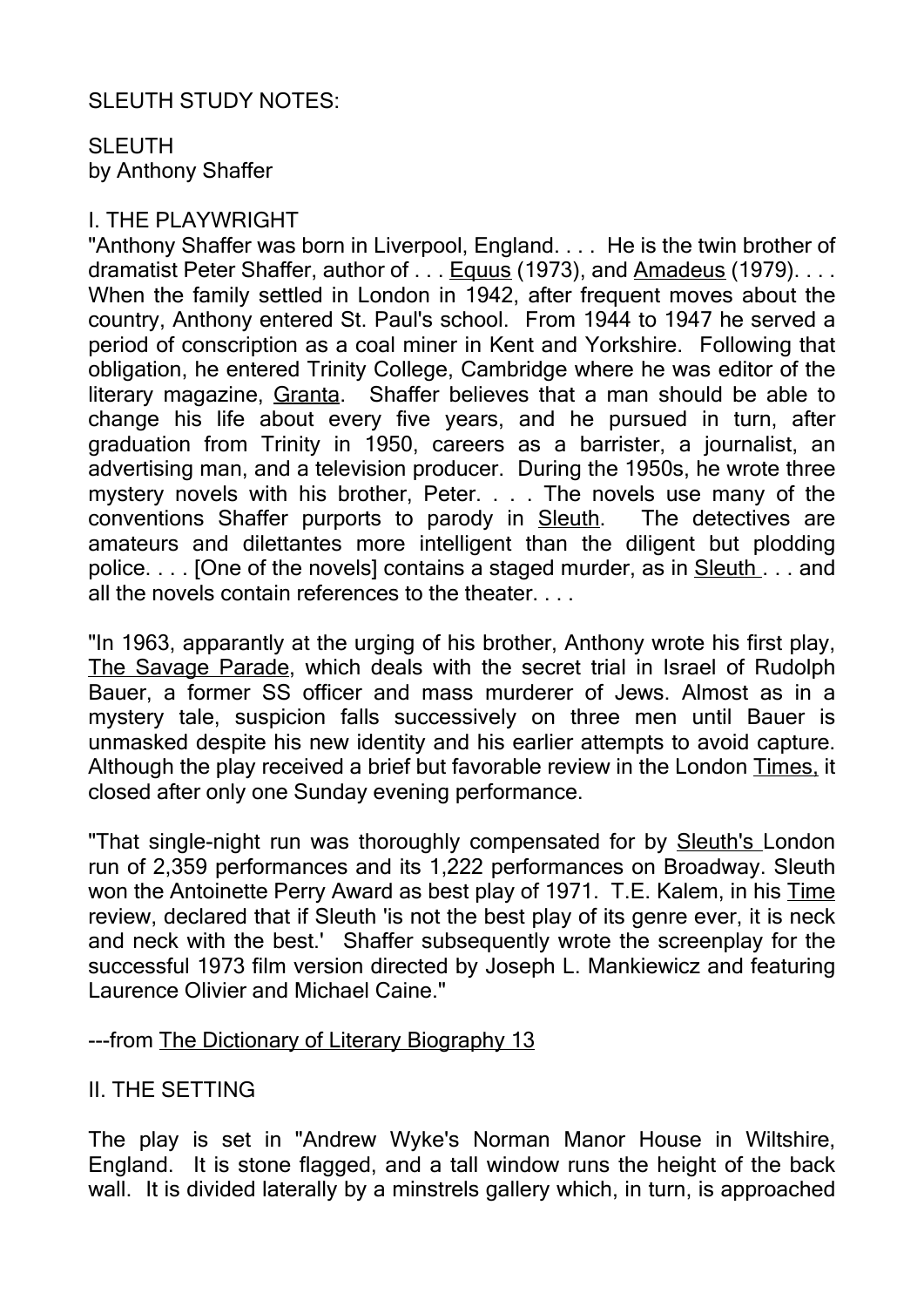by a winding staircase." Scattered about the room are various toys and games from the past and present: chess sets, draughts, card games, and such early pastimes as Senat and Nine Men Morris. "Sitting by the window . . . is a life-sized figure of a Laughing Sailor." The latter object moves and emits the sound of recorded laughter at the push of a button.

This setting vividly reflects the personality of its owner, Andrew Wyke, an immensely successful British mystery writer. It resembles the innumerable spooky old houses that provide the background for English murder mysteries by authors from Conan Doyle to P.D. James, a tradition Wyke himself practices in his own books. Thus, he inhabits what is virtually a scene from a novel, an environment that belongs more to the imaginary world of fiction than to everyday, ordinary reality.

Not only does the house reflect Wyke's obsession with the inventions and deceptions of fiction, it also echos his fascination with games and gameplaying. These two concerns obviously are related, since writing a mystery novel is essentially a matter of constructing an intricately crafted plot which obeys the rules of its literary genre; it is like playing a game with the reader.

## III. THE PLOT

"Andrew Wyke, an aging mystery writer who has created the famous detective St. John Lord Merridew, lures his wife's lover, Milo Trindle to his . . . house. . . . Although Andrew's only crimes so far have been imaginary, 'in the mind's eye, so to speak,' he now convinces Milo to dress in a clown's outfit and stage a robbery of his wife's jewels. He will help Milo fence the jewels and pocket the insurance himself, and both will be well served: Milo will gain the money he needs to carry off the

affair and andrew will be certain his wife will not return to him disenchanted with Milo. As Milo completes the 'theft,' Andrew announces the idea was all a charade to kill his wife's detested, lower-class lover and make his death 'the centre piece of an arranged bit of fun.' Pistol to the pleading Milo's forehead, Andrew fires point blank.

"With the opening of act 2, Inspector Doppler accuses Andrew of Killing Milo, who has not been seen for several days. Andrew explains that the supposed murder was all a game intended to humiliate Milo. The bullet had been a blank, and the humiliated but unhgarmed Milo had left safely that evening. If so, asks Doppler, why is there human blood on the stairway, Milo's suit in the closet, and a fresh mound of earth in the garden? Andrew's game has backfired, Doppler asserts; the bullet had nbeen real, the circumstantial evidence irrefutable, and Andrew must contemplate a seven years' manslaughter sentence 'to regret silly games that go wrong.' As Andrew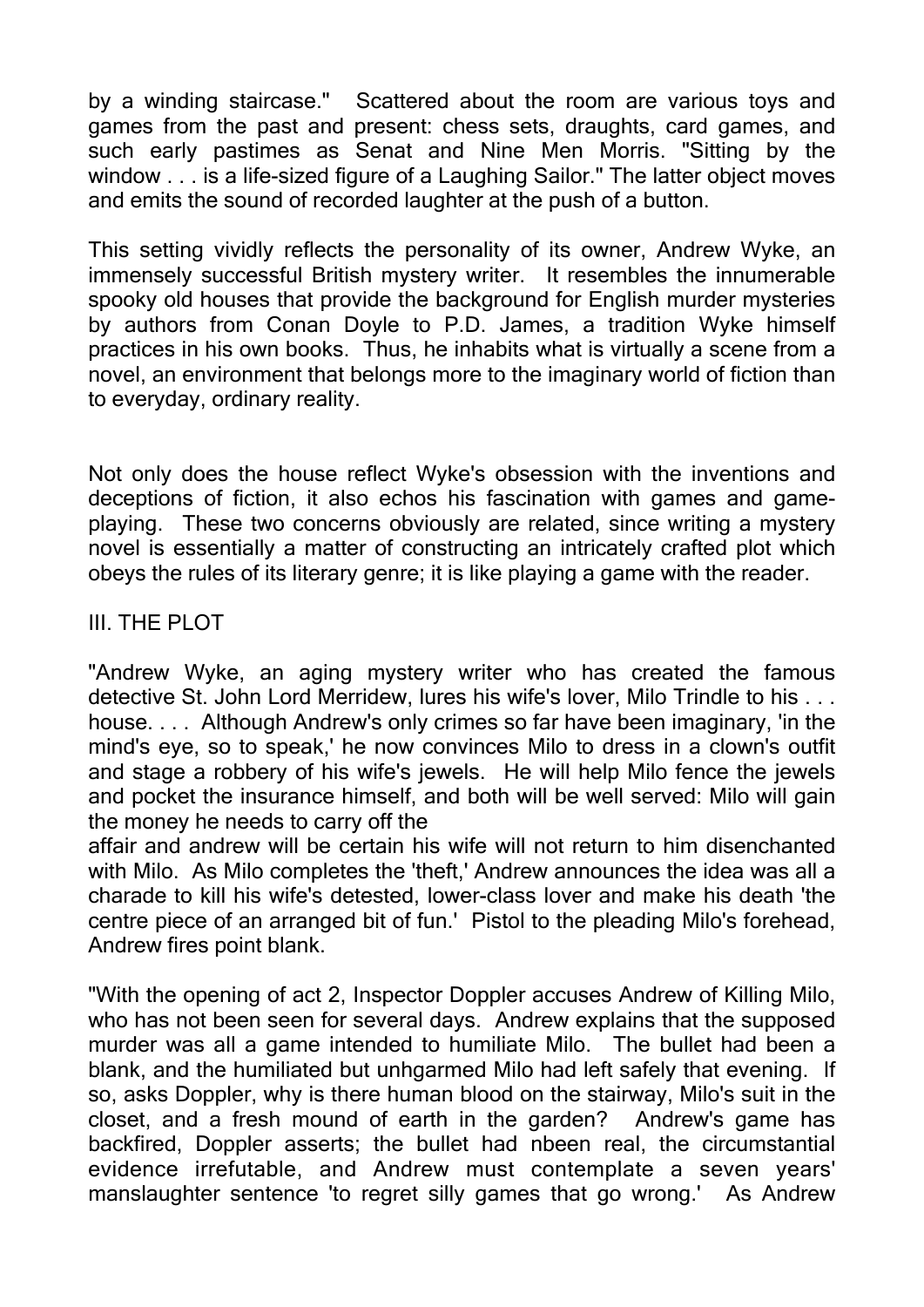pleads his innocence just as Milo had begged for his life, Milo stribs away the mask of Inspector Doppler and boasts of having planted the incriminating evidence. The score is even now and andrew would quit the game, but Milo refulses, declaring that after facing his own death, he can 'stand outside' and see himself 'for the first time without responsibility.' Milo now tells Andrew that he has committed a real murder. He has killed Andrew's mistress, Tea, called the police, and

planted three pieces of evidence incriminating Andrew, which he must find before the police arrive in just ten minutes. While Andrew, playing now for his life, searches for and finds the clues, Milo reveals that he had learned from Tea of Andrew's impotence and taunts him with his 'dead world' of 'coldness and class hatred, and two-dimensional characters who are not expected to communicate.' Now, though Milo calls this just another game, Andrew cannot let him leave to mock him in the neighborhood. When Milo attempts to go, Andrew fires real bullets into him just as the police arrive."

----From The Dictionary of Literary Biography 13

A conspicuous feature of this plot is the extraordinarily strong role played in the action by the device of "reversal." According to Aristotle, complex plots require two elements, discovery and reversal. A discovery occurs when one character learns some utterly unexpected piece of information about another character. This discovery then produces a reversal, a change in the situation to the opposite of what it was a moment before. In Sleuth there are four such reversals: one at the end of Act I, and three in the course of Act II.

#### IV. CHARACTERS

Andrew Wyke is a man who is more at home in the world of games and imagination than he is with real events and real people. He is unloved by both his wife and mistress, but he nonetheless exerts all of his ingenuity to keep the former under his control, while he boasts about the latter's infatuation with his sexual prowess. Human relationships are not what is important to him; rather he seeks the satisfaction that comes with exerting power over others, with manipulating and controlling their lives. He deals with people as if they were pieces in a game of chess--objects to be moved about the board for his amusement.

His cruel game in Act I with Milo is a clear example of this trait. He wants to punish Milo for having an affair with his wife not out of wounded love, but because, as he says, "She's mine whether I love her or not. I found her, I've kept her." Like a man playing chess, Milo wants to keep the pieces he has captured; otherwise, there is no point to the game.

However, his gamesmanship is also what keeps him--at least until the end of the play--from crossing the line between imaginary and real crimes. He has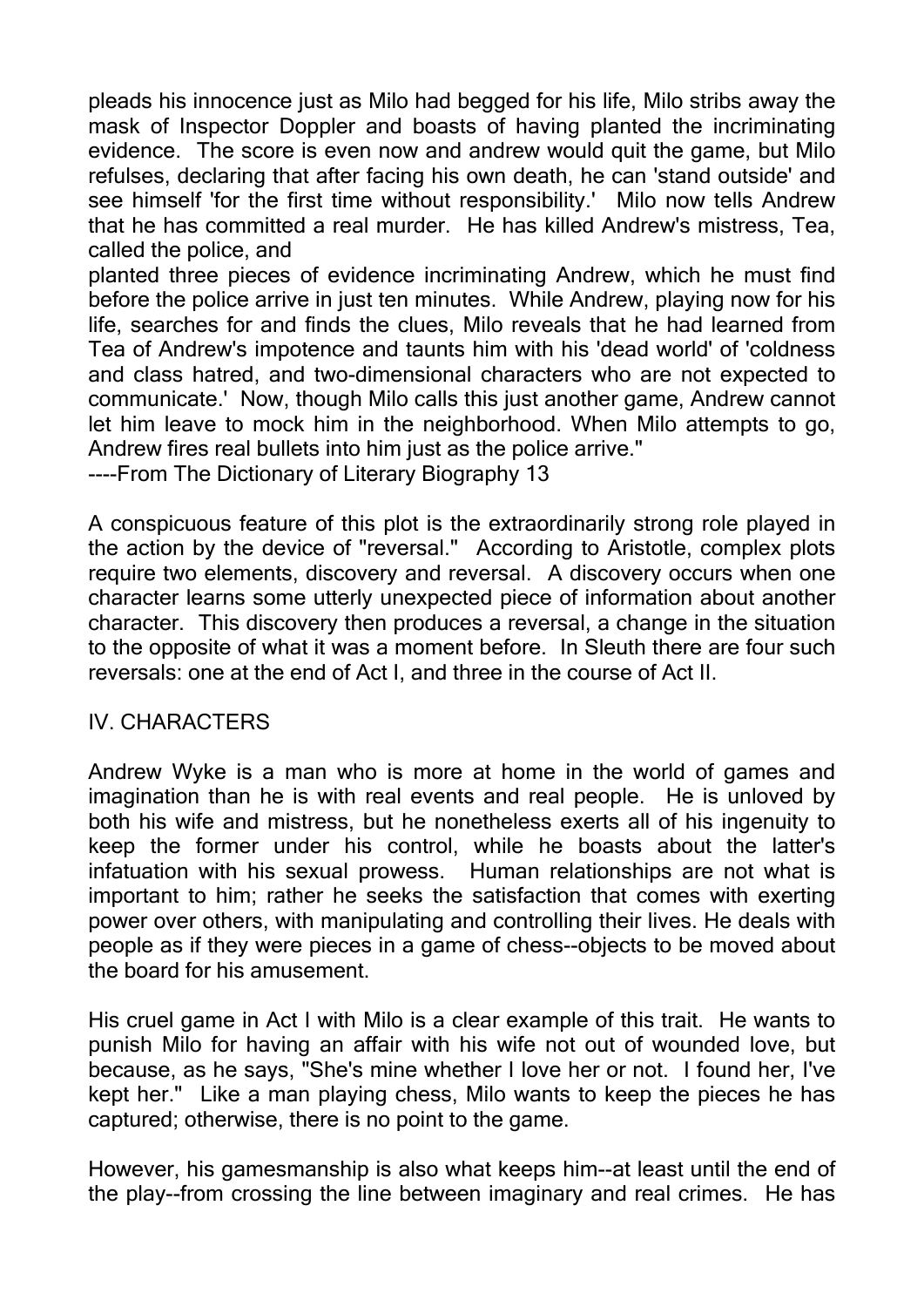no desire to be trapped by the messy and unregulated impulses and problems of actual life. Rather, he prefers to live within a world governed by rules that he knows and controls--the world of his novels, and the world of his stunted emotional life. As he explains to Milo, "a game of intrigue and revelation mean more to me than people--even the ones I'm supposed to be in love with."

Milo Tindle has a markedly different relationship with the world. Unlike Wyke, a rich and powerful Englishman, Milo is an outsider, the son of a half-Jewish Italian immigrant who failed in business and returned to his native country. Milo has thus experienced more of the rough and tumble of life, its hardships, disappointments, and occasional joys. He genuinely loves Wyke's wife, Marguerite, and wants to make a life with her.

Perhaps the clearest insight into Milo's character is provided in the venemous assessment Wyke makes of his rival: "I hate your smarmy, good-looking Latin face and your easy manner. I'll bet you're easy in a ski lodge, and easy on a yacht, and easy on a beach. . . . I hate you because you are . . . a wop--a notone-of-me." What Wyke recoils at is Milo's comfort with himself and with the world outside the Norman mansion, the ordinary world of lodges, boats, and beaches. Milo's relaxed

enjoyment of everyday life, as much as his ethnic difference, is what makes him most emphatically a not-Wyke.

Andrew and Milo are thus polar opposites--a frequent situation in dramatic pairs. They complement one another, just like Hamlet and Horatio, or Laurel and Hardy, or Ralph Kramden and Ed Norton.

On the other hand, some critics have seen in their relationship a reflection of the psychology of twins, an interpretation influenced by our knowledge of the relation between Anthony Shaffer and his more famous playwriting twinbrother, Peter. In this view, Andrew is driven by an ineradicable need for Milo, a need for someone who is his equal-- his twin--in gamesmanship. Thus, in the second act, after Milo has had his revenge, Andrew tries to explain the reason behind his original deception: "I wanted to get to know you--to see if you were, as I suspected, my sort of person," by which he means "a games-playing person." When Milo asks if

he is, Andrew's reply is prompt and definite: "Most certainly. There's no doubt about it." By Act 2, then, Andrew has revoked his earlier judgment about Milo's insurmountable difference from him, and has begun viewing him as his brother in intrigue.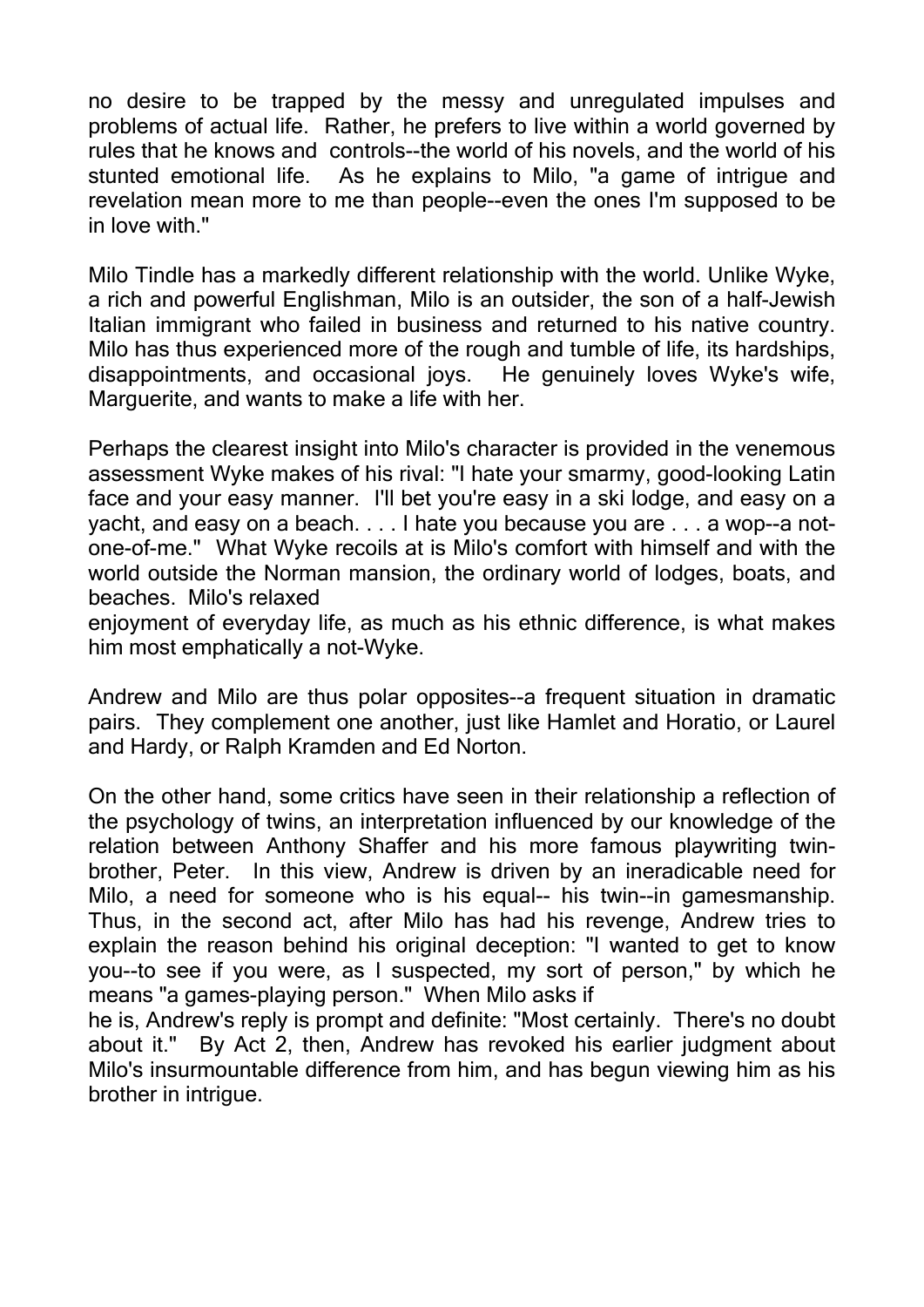# V. THEMES

This is a play that examines the line between imagination and reality. In Act I, Milo is certain he is facing death when Andrew pulls the trigger of the gun, but the whole situation turns out to be a clever scenario contrived by Andrew. The seemingly--and terrifyingly--real is converted in an instant into a "scene," a kind of grisly practical joke. The same is true in Act II, when Milo twice convinces Andrew that he is about to be arrested for murder. A terrifying threat is transformed into a mere game.

Andrew is certain until the end of the play that he is the master of this world of games and illusions, convinced that he need never be dragged into the uncontrollable circumstances of reality. However, reality cannot forever be kept at bay. Andrew's passions--his anger, humiliation, loathing--get the better of him in the end, and he crosses the line into actuality by shooting Milo with genuine bullets. Real feelings for once have real consequences in the life of this man who has tried to orchestrate his life as a novelist writes a book. With the killing of Milo, Andrew loses control over the script of his life; or rather his life crosses over from a kind of bloodless fiction into grim reality.

# VI. QUESTIONS FOR DISCUSSION

1. Where do the major reversal occur, and what does the prevalance of this device suggest about the play's view of life?

- 2. What is Andrew's major reason for wanting to punish Milo?
- 3. How does Milo's experience at Andrew's hands change him?
- 4. Are Milo and Andrew similar in any ways? If so, what are they?
- 5. In what ways are Andrew and Milo most dissimilar?

6. Why does Milo express such contempt for Andrew's detective-story universe?

7. Why does Andrew's girlfriend cooperate with Milo in the second deception in Act II?

- 8. Why does Andrew use real bullets at the end?
- 9. Write a newspaper article about Andrew's murder of Milo.